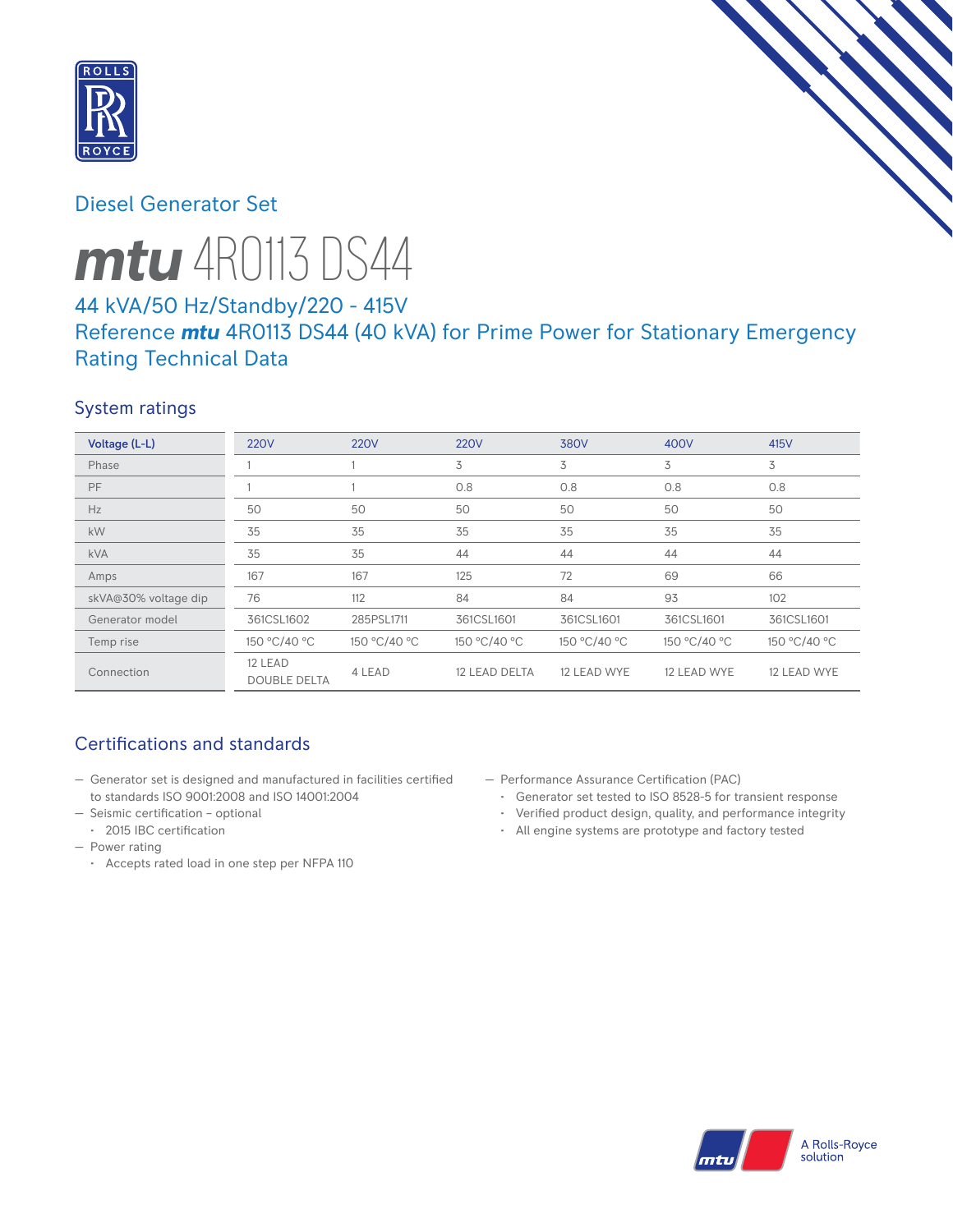## Standard features \*

- Single source supplier
- Global product support
- Two (2) Year/3,000 Hour Basic Limited Warranty
- 4045TF280 diesel engine
	- 4.5 liter displacement
	- Mechanical injection pump
	- 4-cycle
- Engine-generator resilient mounted
- Complete range of accessories
- Cooling system
- Integral set-mounted
	- Engine-driven fan

## Standard equipment \*

### Engine

- Air cleaner
- Oil pump
- Oil drain extension and shut-off valve
- Full flow oil filter
- Fuel filter with water seperator
- Jacket water pump
- Thermostat
- Blower fan and fan drive
- Radiator unit mounted
- Electric starting motor 12V
- Governor mechanical droop
- Base formed steel
- SAE flywheel and bell housing
- Charging alternator 12V
- Battery box and cables
- Flexible fuel connectors
- Flexible exhaust connection

#### Generator

- NEMA MG1, IEEE, and ANSI standards compliance for temperature rise and motor starting
- Self-ventilated and drip-proof
- Superior voltage waveform
- Solid state, volts-per-hertz regulator
- $\pm$  1% voltage regulation no load to full load
- Brushless alternator with brushless pilot exciter
- 4 pole, rotating field
- 150 °C maximum standby temperature rise
- 1-bearing, sealed
- Flexible coupling
- Full amortisseur windings
- 125% rotor balancing
- 3-phase voltage sensing
- 100% of rated load one step
- 5% maximum total harmonic distortion
- Generator
	- Brushless, rotating field generator
	- 2/3 pitch windings
	- 250% short circuit capability with optional Permanent Magnet Generator (PMG)
- Digital control panel(s)
	- UL recognized, CSA certified, NFPA 110
	- Complete system metering
	- LCD display

### Digital control panel(s)

- Digital metering
- Engine parameters
- Generator protection functions
- Engine protection
- Windows®-based software
- Multilingual capability
- Communications to remote annunciator
- Programmable input and output contacts
- UL recognized, CSA certified, CE approved
- Event recording
- IP 54 front panel rating with integrated gasket
- NFPA 110 compatible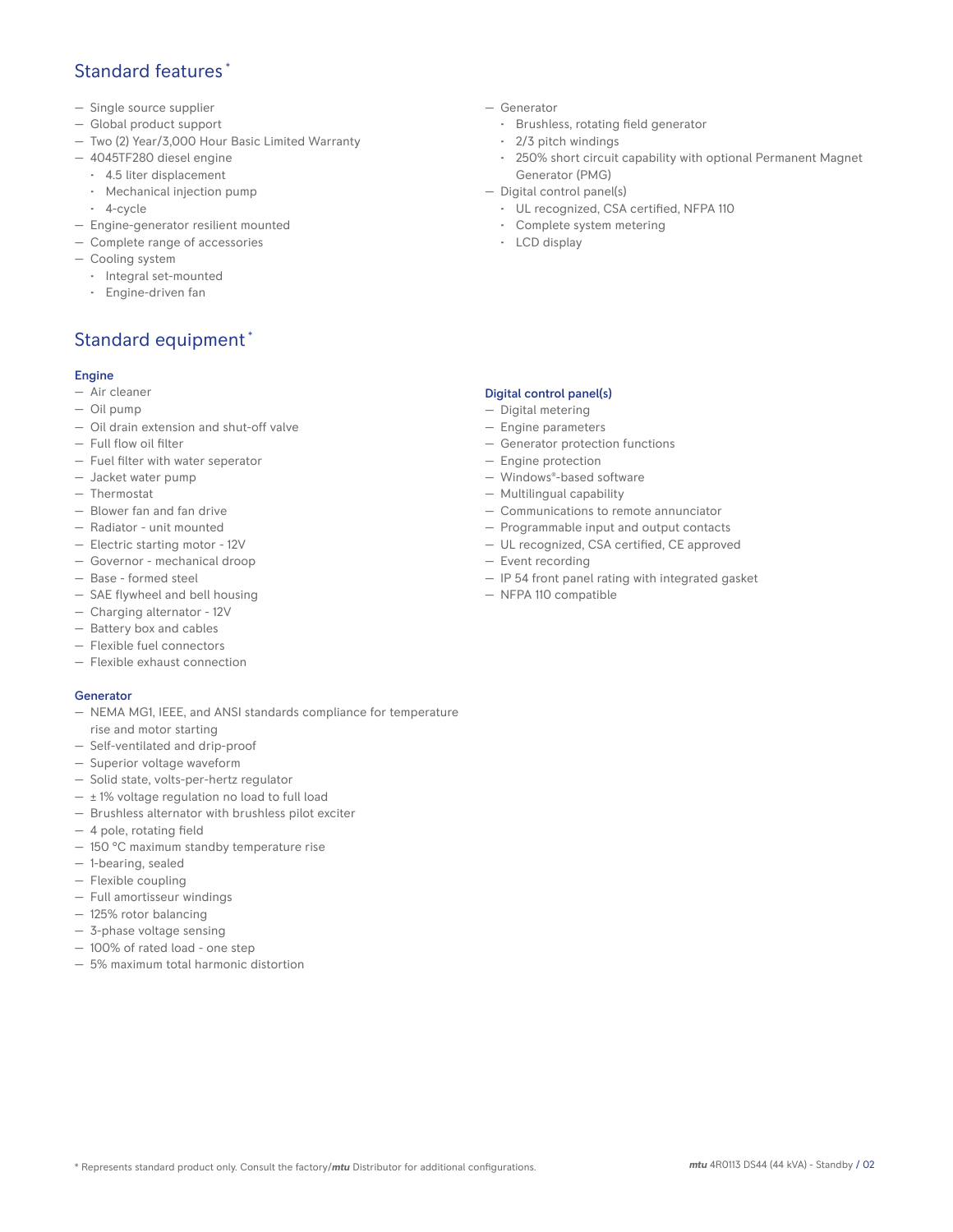# Application data

### Engine

| ------                      |                  |
|-----------------------------|------------------|
| Manufacturer                | John Deere       |
| Model                       | 4045TF280        |
| Type                        | 4-cycle          |
| Arrangement                 | 4-inline         |
| Displacement: $L (in3)$     | 4.5(275)         |
| Bore: cm (in)               | 10.6(4.19)       |
| Stroke: cm (in)             | 12.7(5)          |
| Compression ratio           | 19:1             |
| Rated rpm                   | 1.500            |
| Engine governor             | mechanical droop |
| Maximum power: kWm (bhp)    | 49 (66)          |
| Steady state frequency band | ± 0.5%           |
| Air cleaner                 | dry              |
|                             |                  |

### Liquid capacity

| Total oil system: L (gal)             | 13(3.4)  |
|---------------------------------------|----------|
| Engine jacket water capacity: L (gal) | 8.5(2.3) |
| System coolant capacity: L (gal)      | 18.9(5)  |

#### Electrical

| Electric volts DC                                            | 12  |
|--------------------------------------------------------------|-----|
| Cold cranking amps under -17.8 $^{\circ}$ C (O $^{\circ}$ F) | 925 |
| Batteries: group size                                        | .31 |
| Batteries: quantity                                          |     |
|                                                              |     |

### Fuel system

| $3/8$ " NPT |
|-------------|
| $3/8$ " NPT |
| 1.8(6)      |
| diesel #2   |
| 113 (29.9)  |
|             |

#### Fuel consumption

| ו טטו טטווטטווואַנוטוו<br>At 100% of power rating: L/hr (gal/hr)<br>At 75% of power rating: L/hr (gal/hr)<br>At 50% of power rating: L/hr (gal/hr) | 13.8(3.6)<br>10.7(2.8)<br>7.6(2) |
|----------------------------------------------------------------------------------------------------------------------------------------------------|----------------------------------|
| Cooling - radiator system                                                                                                                          |                                  |
| Ambient capacity of radiator: °C (°F)<br>Maximum restriction of cooling air: intake                                                                | 50 (122)                         |
| and discharge side of radiator: kPa (in. H <sub>2</sub> O)                                                                                         | 0.12(0.5)                        |
| Water pump capacity: L/min (gpm)                                                                                                                   | 144 (38)                         |
| Heat rejection to coolant: kW (BTUM)                                                                                                               | 34 (1,935)                       |
| Heat radiated to ambient: kW (BTUM)                                                                                                                | 6.5(372)                         |
| Fan power: kW (hp)                                                                                                                                 | 1.08(1.45)                       |
| Air requirements                                                                                                                                   |                                  |
| Aspirating: *m <sup>3</sup> /min (SCFM)                                                                                                            | 3.9(138)                         |
| Air flow required for radiator                                                                                                                     |                                  |
| cooled unit: *m <sup>3</sup> /min (SCFM)                                                                                                           | 117 (4,095)                      |
| Remote cooled applications; air flow required for<br>dissipation of radiated generator set heat for a                                              |                                  |
| maximum of 25 °F rise: *m <sup>3</sup> /min (SCFM)                                                                                                 | 23.9 (838)                       |
|                                                                                                                                                    |                                  |
| * Air density = $1.184 \text{ kg/m}^3$ (0.0739 lbm/ft <sup>3</sup> )                                                                               |                                  |
| <b>Exhaust system</b>                                                                                                                              |                                  |
| Gas temperature (stack): °C (°F)                                                                                                                   | 572 (1,062)                      |
| Gas volume at stack temperature: m <sup>3</sup> /min (CFM)<br>Maximum allowable back pressure at                                                   | 9.3(328)                         |
| outlet of engine, before piping: kPa (in. H <sub>2</sub> 0)                                                                                        | 3.6(14)                          |
| Minimum allowable back pressure: kPa (in. H <sub>2</sub> 0)                                                                                        | N/A                              |
|                                                                                                                                                    |                                  |